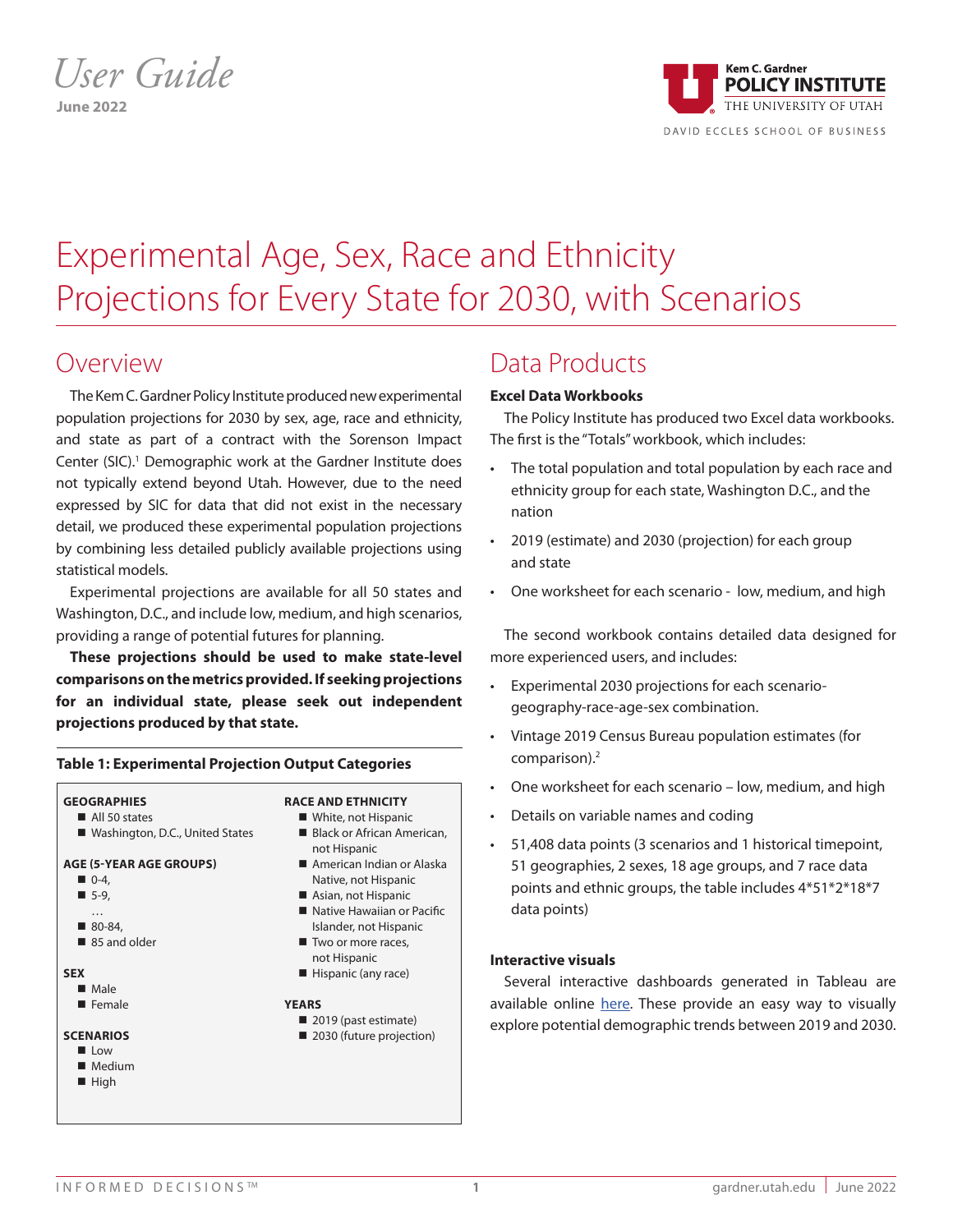## Current and Potential Uses

These experimental projections were requested and funded by SIC, which is using the data as inputs into their MAPS project. The project uses models to plan for future higher educational demand; equity, diversity, and inclusion; and finance. The finer demographic detail and alternative scenarios provide a fuller picture of the nation's future higher education needs, especially in terms of the increasingly diverse racial, ethnic, and age makeup of students.

The primary purpose of these experimental projections is to inform planning or research, with the ability to compare across the 50 states and the District of Columbia. These can fill the need for age, sex, race and ethnicity projections for multiple states. If you are looking for data for a single state, and do not need cross-state comparisons, many states provide their own projections that use local data sources and expert knowledge.

The high and low experimental projections can help inform planning for a range of future scenarios. A different set of age, sex, and race and ethnicity projections for Utah produced by the Gardner Institute in 2018 illustrated how Utah's overall higher education system and workforce would be affected if current educational attainment patterns continue.3

## Limitations

The most important limitation is the lack of the detailed 2020 decennial census data needed to make more accurate projections. Data and models can incorporate this new information once the Census Bureau releases the detailed datasets in 2023. Additionally, the Weldon Cooper Center and U.S. Census Bureau plan to update their projections once the 2020 census data are released.<sup>4</sup> For this reason, we have only produced a single year of projections (2030). The new census data will make it feasible to produce projections for each year up until 2030.

Additionally, the race-ethnic groups are restricted to the standard seven OMB categories. This makes them consistent with the Integrated Postsecondary Education Data System (IPEDS) data used for higher education research and planning. While this race-ethnicity grouping procedure is standard practice, aggregating race-ethnic groups into these categories masks important variation. Using different categories produces different results, which can influence planning, media reports, and public perception of the future.<sup>5</sup> Race and ethnicity are social concepts that change with history, so it is possible these standard planning categories might change by 2030.<sup>6</sup>

We have included different scenarios to help communicate the future's uncertainty. There is no way to predict our demographic future with absolute certainty or perfectly accurate statistical confidence bounds.

This is a unique experimental product for the nation, 50 states, and the District of Columbia. If you are looking for data focused within Utah, please use our previously published Utah Race/Ethnicity Projections.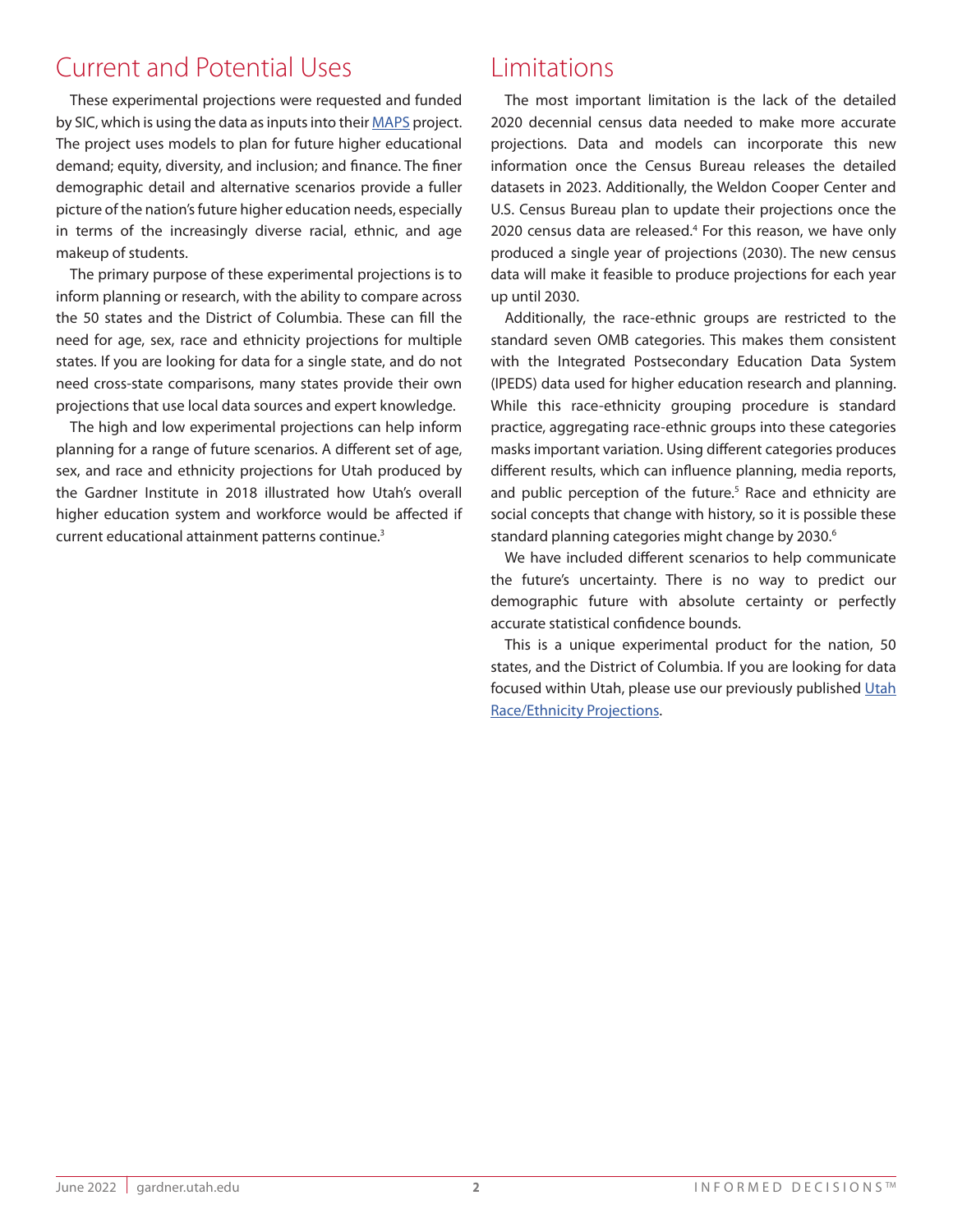# Data and Methodology

### **Data Sources**

### **Table 2. Data sources**

| Product            | Main and<br>alternative<br>population<br>projections,<br>vintage 2017 <sup>a</sup> | Population<br>estimates by state,<br>age, sex, and race<br>and ethnicity,<br>vintage 2019 <sup>b</sup> | Population<br>projections by<br>state, age, and sex,<br>vintage 2018 <sup>c</sup> |
|--------------------|------------------------------------------------------------------------------------|--------------------------------------------------------------------------------------------------------|-----------------------------------------------------------------------------------|
| Producer           | U.S. Census<br>Bureau                                                              | U.S. Census<br>Bureau                                                                                  | <b>Weldon Cooper</b><br><b>Center for Public</b><br>Service                       |
| <b>Application</b> | Total population,<br>and marginal<br>race-ethnic<br>distributions                  | Association<br>between<br>geography and<br>race-ethnicity.                                             | Marginal state-<br>level distributions.                                           |

a. U.S. Census Bureau. 2017 National Population Projections Datasets.

b. U.S. Census Bureau. 2020. Annual State Resident Population Estimates for 6 Race Groups (5 Race Alone Groups and Two or More Races) by Age, Sex, and Hispanic Origin: April 1, 2010 to Jul 1, 2019.

c. University of Virginia Weldon Cooper Center, Demographics Research Group. (2018). National Population Projections.

Notes: None of these data sources has incorporated the detailed 2020 decennial census data. Those data are not yet available in the necessary detail. We hope to update when the full data become available. For that reason, we have labeled these projections "experimental."

#### **Summary Methods**

A more detailed summary is available in Appendix A. Figure 1 diagrams a summary methodology.

### **Steps:**

- 1. We start with the Census Bureau's projected population total and the projected share in each of the seven OMB race and ethnicity categories.
- 2. We combine this with the Weldon Cooper Center's projected share in each geography.
- 3. We model the race-by-geography association
	- a. If race and geography were statistically independent (i.e., assumed race-ethnic groups do not cluster in different regions of the country), then the two marginals could simply be multiplied together. But, they are not independent.
	- b. We modeled the race-geography dependence by estimating interaction terms from the 2019 census population estimates using log-linear models and applied them to the 2030 marginal shares using iterative proportionate fitting (IPF), summarized in Figure 1.
- 4. We implemented this procedure *(total \* race share \* geography share \* interaction, followed by IPF)* separately for each of the 108 age-sex-scenario groups.
- 5. To facilitate quality control, we first modeled the nine census divisions, then modeled each division's states.

#### Geography **All** 1  $R<sub>1</sub>$  $n_{11}$  $n_{1d}$ Race-ethnic Odds Ratios Group Ý Rr r  $n_{r1}$ nrd  $D_1$ Dd All 1.0 Census Bureau 2019 Census Bureau 2030 Weldon Cooper 2030 Rr: Marginal share for D<sub>d</sub>: Marginal share for n<sub>rd</sub>: Joint share for race-ethnic race-ethnic group "r" geography "d" group "r" and geography "d"

**Figure 1: Experimental Projection Modeling Approach**

Note: Shares are then multiplied by total Census Bureau 2030 population for the age-sex-scenario group Source: Kem C. Gardner Policy Institute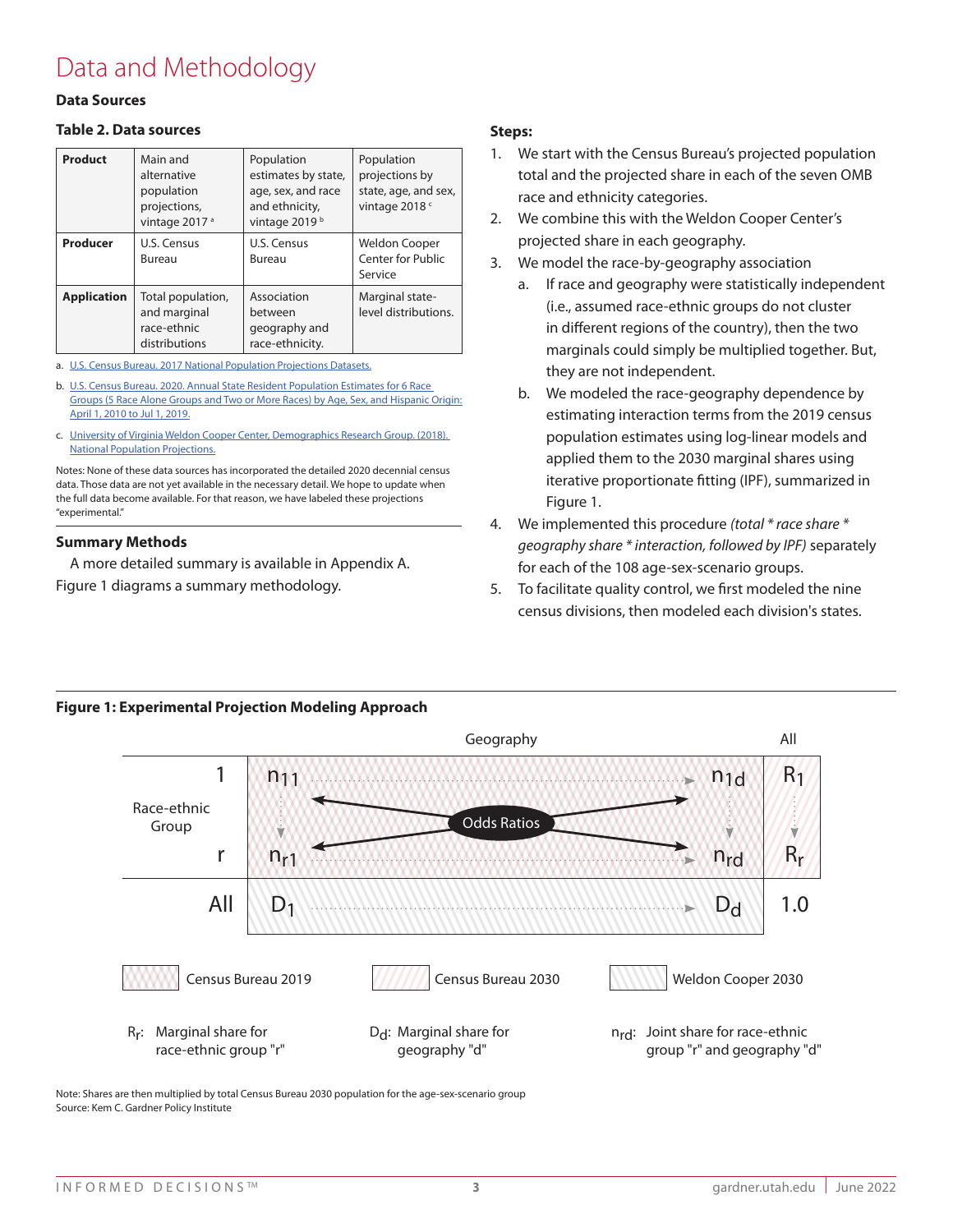# Appendix A. Detailed Methodology

The objective is to project population (*N*) for the year 2030 by age (*A*), sex (*S*), and race-ethnic (*R*) categories for U.S. States (*D*). There are *a=18* age groups, *s=2* sex groups, *r=7* race-ethnic groups, and *d=51* geographic subdivisions (See Table 1). This yields a total of *a\*s\*r\*d=12,852* data points. For three scenarios, this becomes *51,408* data points.

At a given time point, *t*, each of these data points is represented by the notation  $N_{ASRO}(t)$ . Each is the product of the grand total population (*GTOT*) and the share in that group (lower-case *n*):

$$
N_{ASRD}(t) = GTOT(t) \times n_{ASRD}(t). \quad (1)
$$

We already have good external projections of the age-sex populations (to be explained below). While they unfortunately do not incorporate the latest decennial census data, due to delays in the Census Bureau production schedule, they are among the most reliable 2030 population projections currently available. Taking those projections as fixed, we can make Eq. 1 specific to each age-sex group, and it simplifies to

$$
N_{RD}(t) = TOT(t) \times n_{RD}(t), \quad (2)
$$

where *TOT* is simply the total population for that age-sex group, and  $n_{on}$  the share that is race *R* and state *D*. This is the model we need to specify for each of the 36 age-sex groups. It can be formulated as a multiplicative hierarchical log-linear model<sup>7</sup>:

$$
N_{RD}(t) = TOT(t) \times R_i(t) \times D_j(t) \times RD_{ij}(t).
$$
 (3)

*TOT* determines the level; the terms *Ri* and *Dj* are the marginal race and geographic distributions, respectively; and *RD*<sub>*i*i</sub> is the "interaction" effect<sup>8</sup>. The marginal effects can be viewed as the "allocation structure," and the interaction effects as the "association structure"9 . The allocation and association (expressed as odds ratios) structures can vary independently of each other<sup>10</sup>. The interaction term could be disregarded if race and geography were uncorrelated; but that is not the case.

We can statistically combine datasets by taking the different terms from different sources. In our application, we already had two independent population projections for 2030, though not in the full demographic detail required.

- 1. The Census Bureau published national projections by age, sex, and race<sup>11</sup>.
- 2. The Weldon Cooper Center for Public Service published state projections by age, sex, and geography $12$ .

The two sources each provide their own population total and 36 age-sex distributions for 2030. We use the Census Bureau's for three key reasons.

- 1. They have incorporated detailed data and assumptions about international migration that are tied to projections on international populations. They have also incorporated detailed data and assumptions regarding fertility and mortality rates by age, sex, race, ethnicity, and nativity.
- 2. They have already produced low and high scenarios. We can easily apply our model to these scenarios to get a range of possible projections. The scenarios are based upon different international migration assumptions. Migration is the most unpredictable demographic component, and will powerfully impact future raceethnic demographics.
- 3. The Census Bureau projections are more well-known and utilized.

For each age-sex group, the *TOT* term came from the Census Bureau data, as did the marginal race distribution. The Weldon Cooper Center data formed the marginal distribution for geography. Only the interaction term remained. Following the approach of Rogers et al.<sup>13</sup>, we took this "auxiliary information" or "offset" term from a previous time point—2019, the last published Census Bureau data with the necessary detail<sup>14</sup>.

Adding a superscript to denote the data source (1=Census Bureau, 2=Weldon Cooper) and specifying the time points (2=2030, and 1=2019), our estimate for Eq. 3 becomes

$$
N_{RD}(2) = TOT1(2) \times R_i1(2) \times D_j2(2) \times RD_{ij}1(1).
$$
 (4)

This is diagrammed in Figure 1 above. First, the procedure involves solving for the interaction term in 2019 by dividing the left-hand side by the non-interaction terms on the right. That interaction term is then multiplied by the totals and marginal distributions from the various 2030 data sources to produce the projections. Iterative proportional fitting is used to ensure the final numbers are consistent. For more details on calculation, refer to the several readings cited in the endnotes.

The method is very adaptable. For the high/low scenarios, we utilized the *TOT* and  $R_{\scriptscriptstyle{f}}$  terms from the respective Census Bureau high/low projections scenarios. It is easy to incorporate other projections, if desired. All the input data we used are publicly available online.